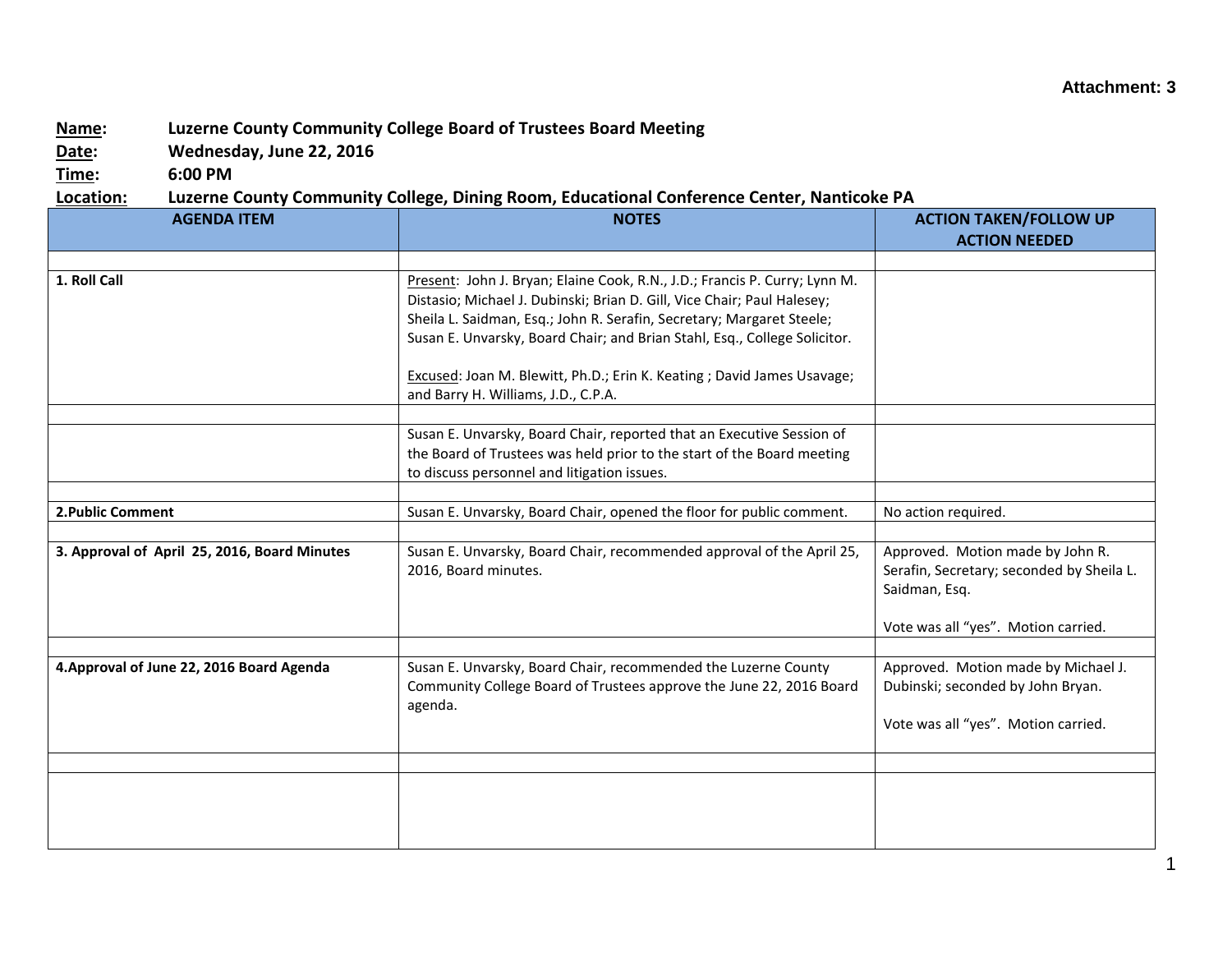| 5. Report of Officers and Agents<br>President's Report<br>$\circ$ | President Leary reported representative Representatives from Luzerne<br>County Community College Recruiting attended a Conference at Reading<br>Area Community College on the topic of English as a Second Language.<br>The conference provided our staff with additional information to<br>implement Best Practices to provide expanded services to an increasing<br>number of people in need of this service. The ultimate objective is for<br>the college to provide the beginning of a successful path for the<br>achievement of a college education.                                                                                                                                                                                                                                                                                                                                                                                                                                                                                                                                                                                                                                                                                                                                                   |  |
|-------------------------------------------------------------------|-------------------------------------------------------------------------------------------------------------------------------------------------------------------------------------------------------------------------------------------------------------------------------------------------------------------------------------------------------------------------------------------------------------------------------------------------------------------------------------------------------------------------------------------------------------------------------------------------------------------------------------------------------------------------------------------------------------------------------------------------------------------------------------------------------------------------------------------------------------------------------------------------------------------------------------------------------------------------------------------------------------------------------------------------------------------------------------------------------------------------------------------------------------------------------------------------------------------------------------------------------------------------------------------------------------|--|
| <b>Foundation Report</b><br>$\circ$                               | At this time President Leary provided the following information from the<br>College Foundation and Development Office.<br>For the fall 2015/Spring 2016 academic year, the Foundation awarded \$<br>278,186 in scholarships and emergency requests which assisted 415<br>students.<br>For the 2016/17 academic year, we anticipate increasing the assistance<br>to \$320,000 based on creation of additional scholarships within the<br>Foundation by new donors and ever increasing need.<br>President Leary report he recently accepted a donation of \$2,500 from<br>the Wilkes-Barre-Scranton Elks Lodge yesterday to help provide food for<br>the LCCC Food Bank. The Food Bank continues to meet a definite need<br>among our students. Since the start of classes in the fall to the end of<br>the spring semester, approximately 600 students have been assisted.<br>President Leary extended his thanks to those faculty and staff who<br>volunteer their time during the week to supervise the facility and who<br>donate food items and make monetary gifts to keep the Food Bank<br>stocked and provide this vital assistance to our students.<br>The second annual Alumni Association Golf Tournament held last month<br>at Blue Ridge Golf Course was a wonderful success. Special thanks was |  |
|                                                                   | extended to Luzerne County Community College alumni, staff and<br>friends who volunteered to organize the event and to Trustees Paul<br>Halesey, Brian Gill and John Serafin, who participated in the<br>tournament. The outstanding moment of the day was when one of the<br>golfers hit a hole in one on the designated hole and won \$10,000! Next                                                                                                                                                                                                                                                                                                                                                                                                                                                                                                                                                                                                                                                                                                                                                                                                                                                                                                                                                       |  |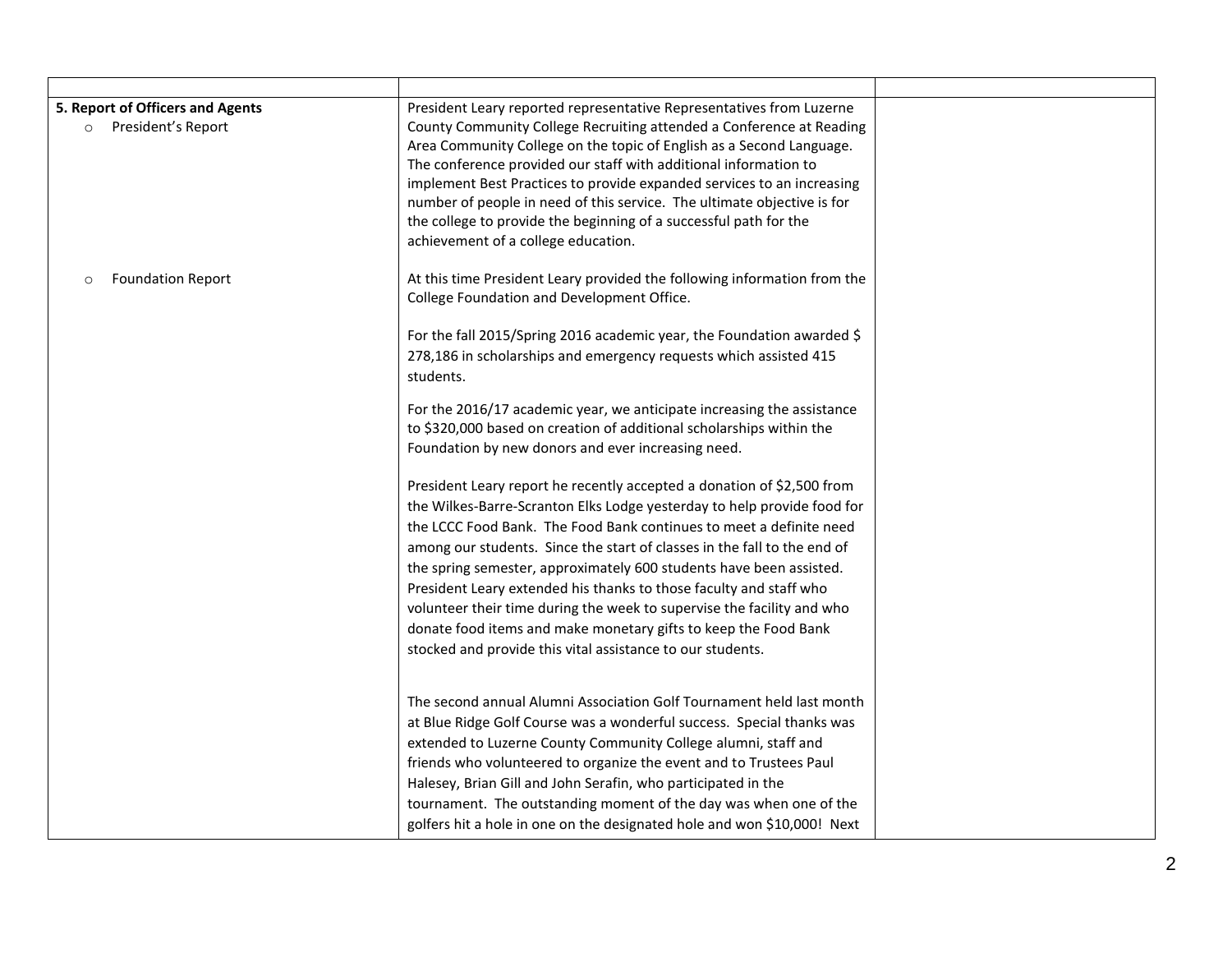|                                                                                      | year's tournament is set for May 22, 2017.                                                                                                                                                                                                                                                                                                                                                                                                                                                                                                                                                         |                                                                                                                                             |
|--------------------------------------------------------------------------------------|----------------------------------------------------------------------------------------------------------------------------------------------------------------------------------------------------------------------------------------------------------------------------------------------------------------------------------------------------------------------------------------------------------------------------------------------------------------------------------------------------------------------------------------------------------------------------------------------------|---------------------------------------------------------------------------------------------------------------------------------------------|
|                                                                                      | President Leary stated Luzerne County Community College, as a leader<br>in higher education in Luzerne county, will become a tobacco free<br>campus beginning in September 2016. This has been one of the major<br>initiatives of the LCCC Wellness Committee, led by Co-Chairs Miranda<br>Costa and Dr. Kate Clemente. Miranda Costa stated the Wellness<br>Committee began working on this policy in 2013. The committee has<br>done extensive research which included reaching out to Marywood<br>University and Harrisburg Area Community College, both of which are<br>tobacco-free campuses. |                                                                                                                                             |
|                                                                                      | Congratulations was extended to Rebecca Brominski, Director of the<br>Conference Center and the Wilkes Barre Center on being selected by<br>Leadership Wilkes Barre for their Distinguished Leadership Award at the<br>35 <sup>th</sup> Annual Dinner and Graduation held recently at Mohegan Sun.                                                                                                                                                                                                                                                                                                 |                                                                                                                                             |
| Treasurer's Report<br>$\circ$                                                        | No report.                                                                                                                                                                                                                                                                                                                                                                                                                                                                                                                                                                                         |                                                                                                                                             |
| Student Representative Report<br>$\circ$                                             | No report.                                                                                                                                                                                                                                                                                                                                                                                                                                                                                                                                                                                         |                                                                                                                                             |
|                                                                                      | No report.                                                                                                                                                                                                                                                                                                                                                                                                                                                                                                                                                                                         |                                                                                                                                             |
|                                                                                      |                                                                                                                                                                                                                                                                                                                                                                                                                                                                                                                                                                                                    |                                                                                                                                             |
| 6. Report/Action of the Executive Committee                                          |                                                                                                                                                                                                                                                                                                                                                                                                                                                                                                                                                                                                    |                                                                                                                                             |
| 6A. Ratification of Periodic Review Report                                           | 6A. Board Chair Susan E. Unvarsky recommended the Luzerne County<br>Community College Board of Trustees ratify and reaffirm approval of the<br>Periodic Review Report.                                                                                                                                                                                                                                                                                                                                                                                                                             | 6A. Approved. Motion was made by<br>Margaret Steele; seconded by John<br>Bryan.                                                             |
|                                                                                      |                                                                                                                                                                                                                                                                                                                                                                                                                                                                                                                                                                                                    | Vote was all "yes". Motion carried.                                                                                                         |
| 6B. Ratification of LCCC Association of Higher<br><b>Education-PSEA/NEA Contract</b> | 6B. Recommend the Luzerne County Community College Board of<br>Trustees ratify and reaffirm approval of the Agreement Between<br>Luzerne County Community College and the LCCC Association of Higher<br>Education-PSEA/NEA.                                                                                                                                                                                                                                                                                                                                                                        | 6B. Approved. Motion was made by<br>Francis P. Curry; seconded by Brian D.<br>Gill, Vice Chair.<br>Vote was nine (9) "yes", one (1) "no" by |
|                                                                                      |                                                                                                                                                                                                                                                                                                                                                                                                                                                                                                                                                                                                    | John R. Serafin, Secretary; and one (1)<br>vote to abstain by Sheila L. Saidman, Esq.                                                       |
|                                                                                      |                                                                                                                                                                                                                                                                                                                                                                                                                                                                                                                                                                                                    | Motion carried.                                                                                                                             |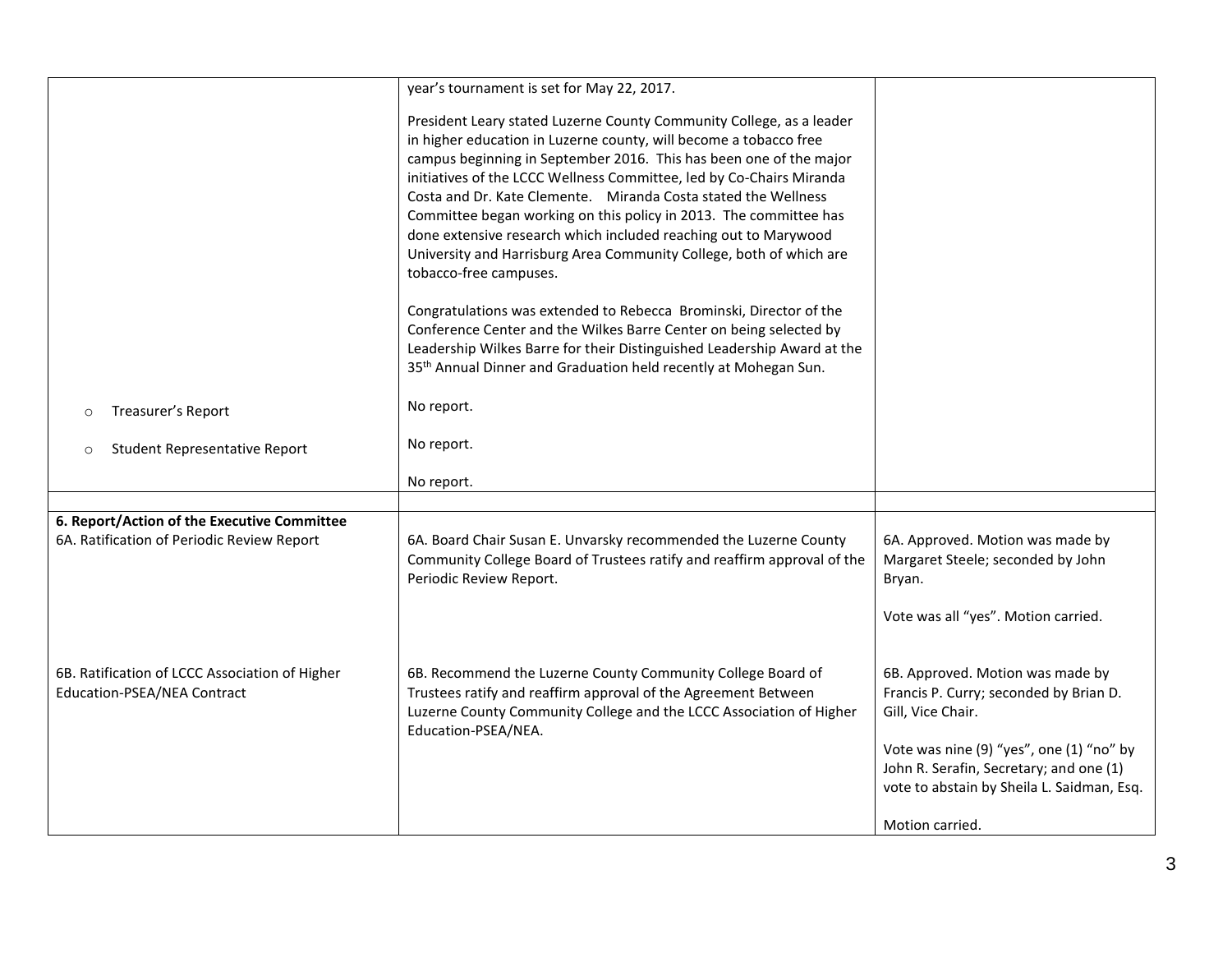| 6C. Approval of LCCC Classified Council Educational<br><b>Support Personnel Association Contract</b>                                                         | 6C. Recommend the Luzerne County Community College Board of<br>Trustees approve the Agreement between Luzerne County Community<br>College and the LCCC Classified Council Educational Support Personnel<br>Association.                                                                   | 6C. Approved. Motion was made by<br>Francis P. Curry; seconded by Lynn M.<br>Distasio.<br>Vote was nine (9) "yes", and two (2)<br>votes to abstain by Sheila L. Saidman,<br>Esq.; and John R. Serafin, Secretary. |
|--------------------------------------------------------------------------------------------------------------------------------------------------------------|-------------------------------------------------------------------------------------------------------------------------------------------------------------------------------------------------------------------------------------------------------------------------------------------|-------------------------------------------------------------------------------------------------------------------------------------------------------------------------------------------------------------------|
| 6D. Board of Trustees Slate of Officers                                                                                                                      | 6D. Recommend the Luzerne County Community College Board of<br>Trustees approve the Luzerne County Community College Board of<br>Trustees slate of officers for FY 2016-2017 as follows: Board Chair,<br>Susan E. Unvarsky; Vice Chair, Brian D. Gill; and Secretary, John R.<br>Serafin. | Motion carried.<br>6D. Approved. Motion was made by<br>Elaine Cook, R.N., J.D.; and seconded by<br>John Bryan.<br>Vote was all "yes". Motion carried.                                                             |
| 6E. 2016-2017 Board of Trustees Meeting Calendar                                                                                                             | 6E. Recommend the Luzerne County Community College Board of<br>Trustees approve the LCCC Board of Trustees Meeting Calendar for fiscal<br>year 2016-2017.                                                                                                                                 | 6E. Approved. Motion was made by John<br>R. Serafin, Secretary; seconded by<br>Michael J. Dubinski.<br>Vote was all "yes". Motion carried.                                                                        |
| 7. Report/Action of the Academic Committee                                                                                                                   | 7. Brian D. Gill, Vice Chair, Member, LCCC Board of Trustees Academic                                                                                                                                                                                                                     |                                                                                                                                                                                                                   |
|                                                                                                                                                              | Committee, presented the following Academic Committee report.                                                                                                                                                                                                                             |                                                                                                                                                                                                                   |
| 7A. Approval of Administrative Policies<br>Credit Hour Policy<br><b>Students Rights of Privacy and Access</b><br>Policy<br><b>Tobacco-Free Campus Policy</b> | 7A. Recommend the Luzerne County Community College Board of<br>Trustees approve the Administrative policy, Credit Hour Policy, Students<br>Rights of Privacy and Access Policy; and Tobacco-Free Campus Policy.                                                                           | 7A. Approved. Motion made by<br>Margaret Steele; seconded by Lynn M.<br>Distasio.<br>Vote was all "yes". Motion carried.                                                                                          |
| 7B. Approval of Winter Intersession Schedule 2017,<br>2018, 2019                                                                                             | 7B. Recommend the Luzerne County Community College Board of<br>Trustees approve the Winter Intersession schedule for 2017, 2018 and<br>2019, as presented.                                                                                                                                | 7B. Approved. Motion made by Francis<br>P. Curry; seconded by John Bryan.<br>Vote was all "yes". Motion carried.                                                                                                  |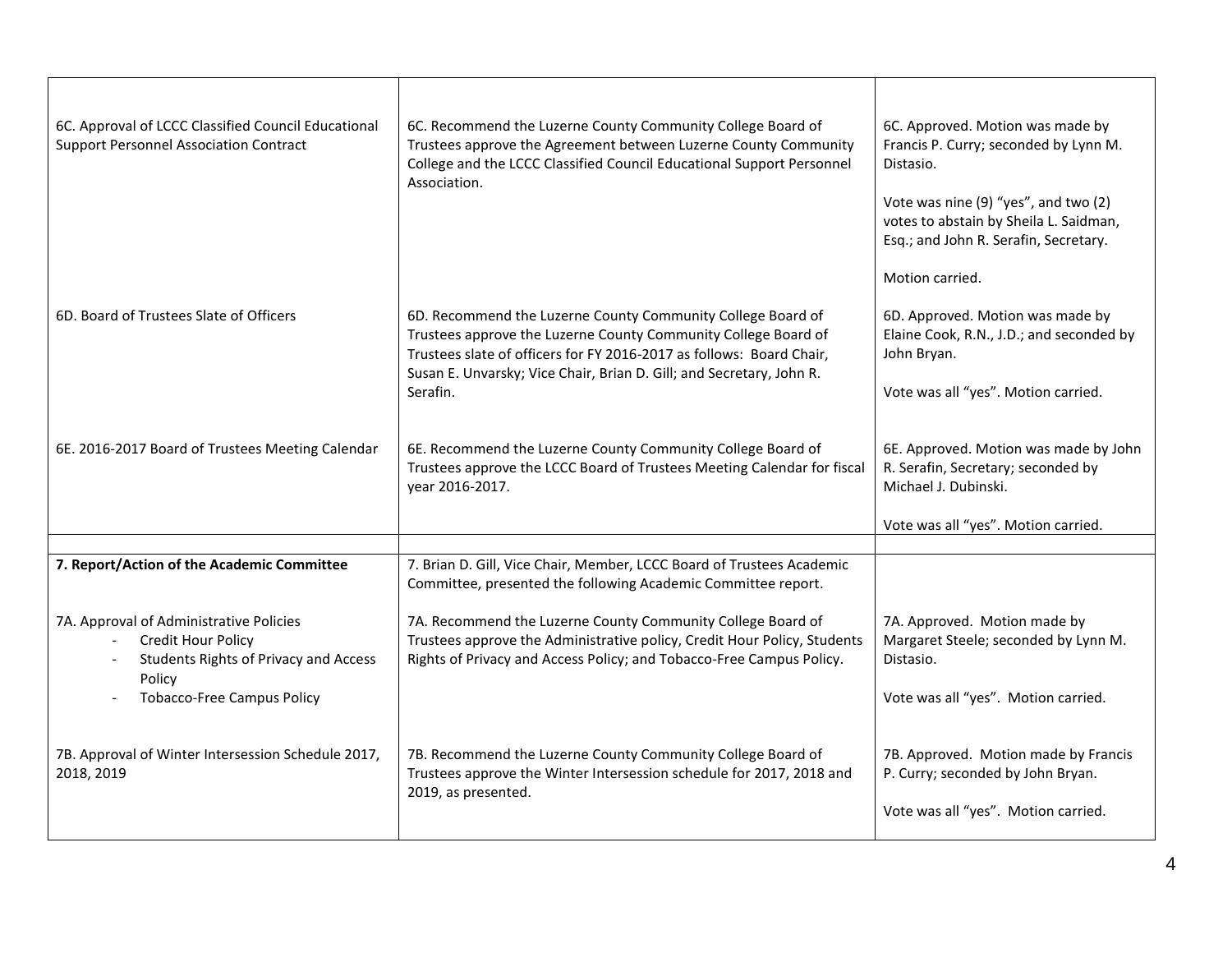| 7C. Program Additions, Deletions and Modifications                     | 7C. Recommend the Luzerne County Community College Board of<br>Trustees approve the program additions, deletions and modifications as<br>presented.                                                                                                                                                                                                                                                                                                                             | 7C. Approved. Motion made by Sheila L.<br>Saidman, Esq.; seconded by Paul Halesey.<br>Vote was all "yes". Motion carried.       |
|------------------------------------------------------------------------|---------------------------------------------------------------------------------------------------------------------------------------------------------------------------------------------------------------------------------------------------------------------------------------------------------------------------------------------------------------------------------------------------------------------------------------------------------------------------------|---------------------------------------------------------------------------------------------------------------------------------|
| 8. Report/Action of the Finance Committee                              | 8. John R. Serafin, Vice Chair, Board of Trustees, presented the following                                                                                                                                                                                                                                                                                                                                                                                                      |                                                                                                                                 |
| 8A. Approval of College Budget, Fiscal Year 2016-<br>2017              | action items.<br>8A. Recommend the Luzerne County Community College Board of<br>Trustees approve the Luzerne County Community College Fiscal Year<br>2016-2017 Operating and Capital Budgets totaling \$47,010,979 as well<br>as the Auxiliary Budgets (Bookstore, Food Service and Student<br>Activities). By adopting the budget the Board of Trustees authorizes a<br>\$5.00 tuition increase, \$2.00 general service fee increase, and a \$2.00<br>technology fee increase. | 8A. Approved. Motion made by Sheila L.<br>Saidman, Esq.; seconded Francis P. Curry.<br>Vote was all "yes". Motion carried.      |
| 8B. Summary of Payments                                                | 8B. Recommend Luzerne County Community College Board of Trustees<br>approve the summary of payments as presented.                                                                                                                                                                                                                                                                                                                                                               | 8B. Approved. Motion made by Margaret<br>Steele; seconded by Elaine Cook, R.N.,<br>J.D                                          |
|                                                                        |                                                                                                                                                                                                                                                                                                                                                                                                                                                                                 | Vote was all "yes". Motion carried                                                                                              |
| 8C. Employment Retraining Opportunities Program                        | 8C. Recommend Luzerne County Community College Board of Trustees<br>approve the continuation of the Employment Retraining Opportunities<br>Program into the Summer and Fall 2016 semesters with an amount not<br>to exceed \$50,000.                                                                                                                                                                                                                                            | 8C. Approved. Motion made by Francis<br>P. Curry; seconded by Elaine Cook, R.N.,<br>J.D.<br>Vote was all "yes". Motion carried. |
| 8D. Bid #458 Fire Alarm Systems Annual Inspection<br>and Certification | 8D. Recommend Luzerne County Community College Board of Trustees<br>approve the award of Bid #458 for Fire Alarm Annual Systems Inspection<br>and Certification in the amount of \$19,200.00 to Eastern Time Inc.                                                                                                                                                                                                                                                               | 8D. Approved. Motion made by Michael<br>J. Dubinski; seconded by Brian D. Gill,<br>Vice Chair.                                  |
|                                                                        |                                                                                                                                                                                                                                                                                                                                                                                                                                                                                 | Vote was all "yes". Motion carried.                                                                                             |
| 8E. Bid #459 Office Copier/Laser Printer Paper (8 1/2<br>x 11          | 8E. Recommend Luzerne County Community College Board of Trustees<br>approve the award of Bid #459 for Office Copier/Laser<br>Printer Paper to Veritiv in the amount of \$24,750.00.                                                                                                                                                                                                                                                                                             | 8E. Approved. Motion made by Elaine<br>Cook, R.N., J.D.; seconded by Lynn M.<br>Distasio.                                       |
|                                                                        |                                                                                                                                                                                                                                                                                                                                                                                                                                                                                 | Vote was all "yes". Motion carried.                                                                                             |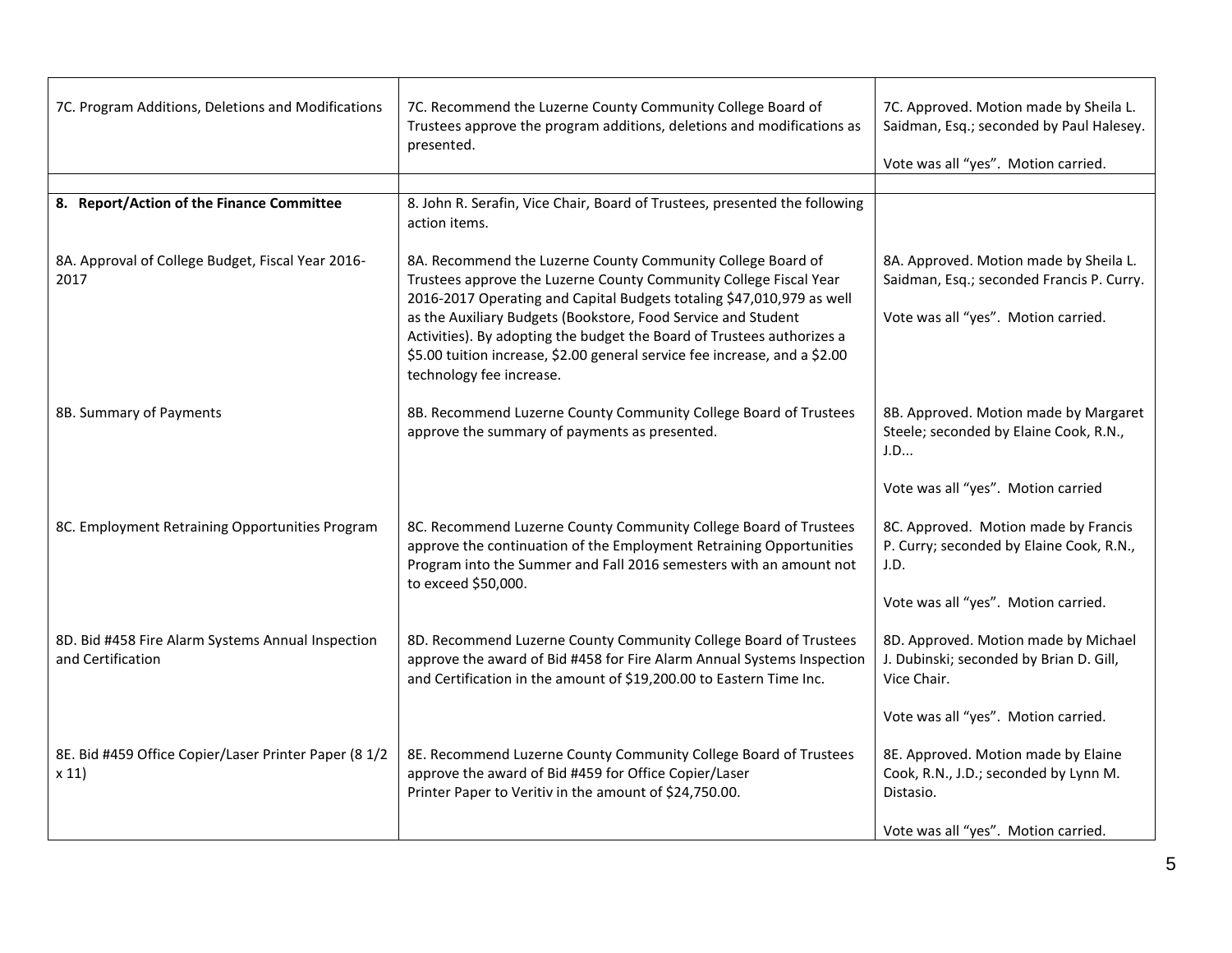| 8F. Bid #460 Computer and Technology Hardware                                                                 | 8F. Recommend Luzerne County Community College Board of Trustees<br>approve the award of Bid #460 in the amount of \$306,221.59:<br>Dell Marketing for section A-Dell Computers in the amount of<br>\$132,113.78;CDWG for section B-Miscellaneous Computers in the total<br>amount of \$2,761.16; Apple for section C-Apple Computers in the total<br>amount of \$68,562.00;Shadow Technologies for section D-Networking<br>Hardware & Software in the amount of 7,967.10;CDWG for section E-<br>Lenovo BladeCenter Hardware & Software in the amount of \$21,333.32;<br>CDWG for section F-Miscellaneous Technology Hardware in the amount<br>of \$24,984.71; Computer Visionaries for section G-CCTV Equipment in<br>the amount of \$9,416.20;Summit Technologies for section H-Firewall<br>Equipment in the amount of \$35,084.96;CDWG for section J-<br>Miscellaneous Software in the amount of \$3,998.36. | 8F. Approved. Motion made by John<br>Bryan; seconded by Elaine Cook, R.N.,<br>J.D.;<br>Vote was all "yes". Motion carried.                                   |
|---------------------------------------------------------------------------------------------------------------|-----------------------------------------------------------------------------------------------------------------------------------------------------------------------------------------------------------------------------------------------------------------------------------------------------------------------------------------------------------------------------------------------------------------------------------------------------------------------------------------------------------------------------------------------------------------------------------------------------------------------------------------------------------------------------------------------------------------------------------------------------------------------------------------------------------------------------------------------------------------------------------------------------------------|--------------------------------------------------------------------------------------------------------------------------------------------------------------|
| 8G. Bid #461 Benchtop NMR Spectrometer                                                                        | 8G.Recommend the Luzerne County Community College Board of<br>Trustees approve the award of Bid #461 for a Benchtop NMR<br>Spectrometer to Magritek, Inc. in the amount of \$47,900.00.                                                                                                                                                                                                                                                                                                                                                                                                                                                                                                                                                                                                                                                                                                                         | 8G. Approved. Motion made by Michael<br>J. Dubinski; seconded by Francis P. Curry.<br>Vote was all "yes". Motion carried.                                    |
| 8H. Bid #462 HD Video Control Room Package                                                                    | 8H. Recommend Luzerne County Community College Board of Trustees<br>approve the award of Bid #462 for a HD Video Control Room Package to<br>The Lerro Corporation in the amount of \$49,500.00.                                                                                                                                                                                                                                                                                                                                                                                                                                                                                                                                                                                                                                                                                                                 | 8H. Approved. Motion made by Francis P.<br>Curry; seconded by Sheila L. Saidman,<br>Esq.<br>Vote was all "yes". Motion carried.                              |
| 8I. Bid #463 - 2017 Ambulance                                                                                 | 8I. Recommend Luzerne County Community College Board of Trustees<br>approve the award of Bid #463 for a 2017 Ambulance (New) to Speclin<br>Emergency Vehicles in the amount of \$75,859.00.                                                                                                                                                                                                                                                                                                                                                                                                                                                                                                                                                                                                                                                                                                                     | 8I. Approved. Motion made by Elaine<br>Cook, R.N., J.D; seconded by John<br>Bryan.                                                                           |
| 8J. Bid #464 Combination/Hydraulics & Pneumatics<br>Training System w/Virtual Simulation Learning<br>Software | 8J. Recommend Luzerne County Community College Board of Trustees<br>approve the award of Bid #464 for a Combination/Hydraulics<br>& Pneumatic Training System with Virtual Simulation Learning Software<br>to Educational Solutions Enterprise in the amount of<br>\$71,237.00.                                                                                                                                                                                                                                                                                                                                                                                                                                                                                                                                                                                                                                 | Vote was all "yes". Motion carried.<br>8J. Approved. Motion made by Margaret<br>Steele; seconded by Francis P. Curry.<br>Vote was all "yes". Motion carried. |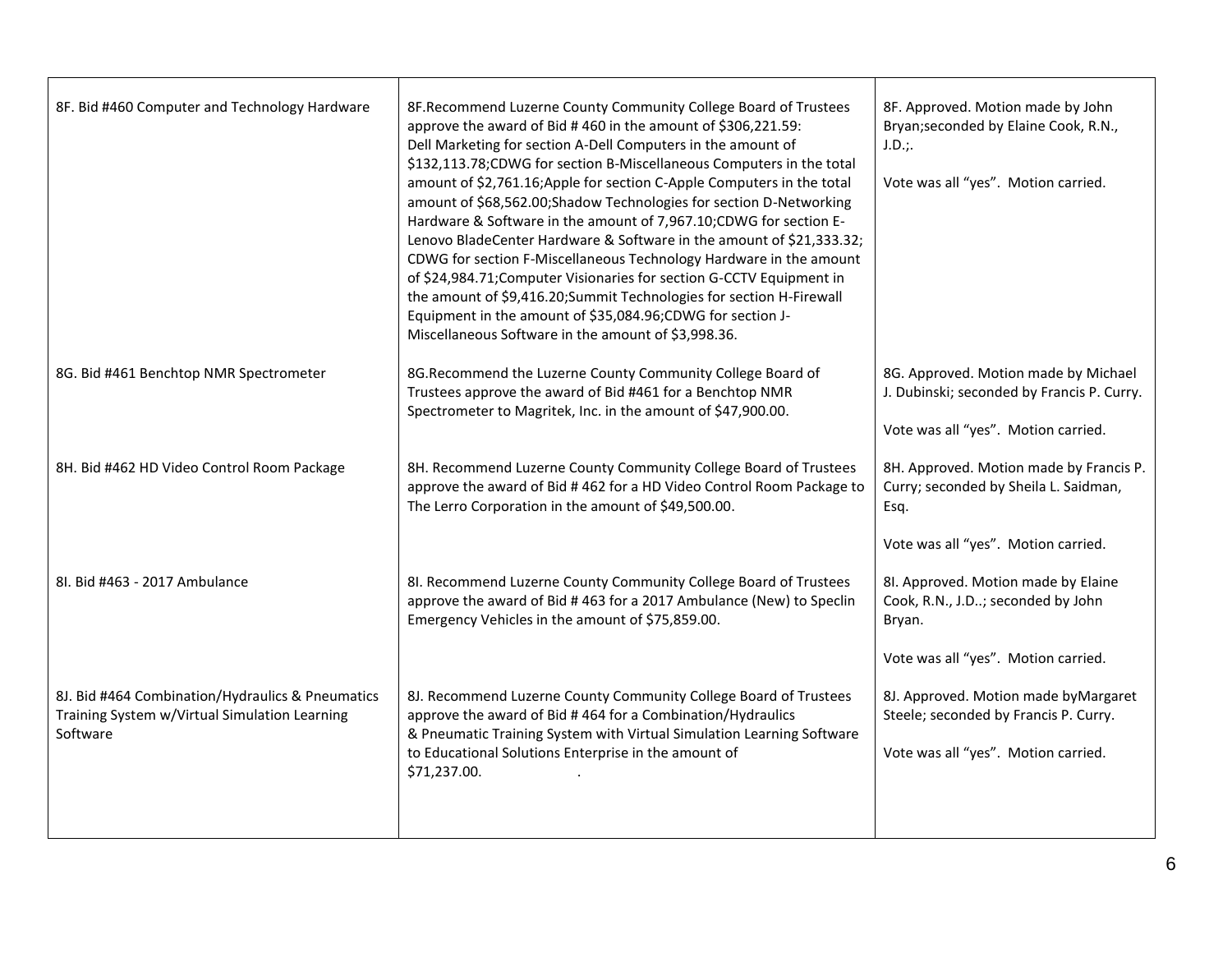| 8K. Bid #465 General Machine Knee Type CNC<br><b>Milling Machine</b>    | 8K. Recommend Luzerne County Community College Board of Trustees<br>approve the award of Bid #465 for a General Machine Knee<br>Type CNC Milling Machine to Southwestern Industries, Inc. in the<br>amount of \$30,232.00.                                                                                                                                                                                                   | 8K. Approved. Motion made by John<br>Bryan; seconded by Michael J. Dubinski.<br>Vote was all "yes". Motion carried.                    |
|-------------------------------------------------------------------------|------------------------------------------------------------------------------------------------------------------------------------------------------------------------------------------------------------------------------------------------------------------------------------------------------------------------------------------------------------------------------------------------------------------------------|----------------------------------------------------------------------------------------------------------------------------------------|
| 8L. Bid #466 Dissectible Motor Classroom Trainer                        | 8L. Recommend Luzerne County Community College Board of Trustees<br>approve the award of Bid #466 for a Dissectible Motor<br>Classroom Trainer to Hampden Engineering Corporation in the amount<br>of \$35,956.00.                                                                                                                                                                                                           | 8L. Approved. Motion made by Brian D.<br>Gill, Vice Chair; seconded by Lynn M.<br>Distasio.<br>Vote was all "yes". Motion carried.     |
| 8M. Bid #001113 Auditorium Seating Repair Work<br><b>Bldg. 10 - ECC</b> | 8M. Recommend Luzerne County Community College Board of Trustees<br>approve the award of the bid - Auditorium Seating Repair Work - Bldg.<br>10 - Project 4 - General Construction in the amount of \$68,000 be<br>awarded to Panzitta Enterprises. Bids were reviewed and<br>recommended by A + E Group, JV.                                                                                                                | 8M. Approved. Motion made by Elaine<br>Cook, R.N., J.D; seconded by Francis P.<br>Curry.<br>Vote was all "yes". Motion carried.        |
| 8N. Project # 5 Science Lab Hood Replacement                            | 8N.Recommend Luzerne County Community College Board of Trustees<br>approve the award of the bid - Science Lab Hood Replacement - Bldg. 4<br>- Project 5 - General Construction in the amount of \$44,800.00 be<br>awarded to Panzitta Enterprises - Mechanical Construction in the<br>amount of \$27,950.00 be awarded to Scranton Electric Heating and<br>Cooling. Bids were reviewed and recommended by $A + E$ Group, JV. | 8N. Approved. Motion made by Francis P.<br>Curry; seconded by Michael J. Dubinski.<br>Vote was all "yes". Motion carried.              |
| 80. Project #12 Electrical Upgrades to Lab 201 &<br>212                 | 80. Recommend Luzerne County Community College Board of Trustees<br>approve the award of the bid - Electrical Upgrades for Lab 201 and 212<br>- Bldg. 2 - Project 12 - General Construction in the amount of<br>\$61,600.00 be awarded to Apollo Group, Inc. Bids were reviewed and<br>recommended by A + E Group, JV.                                                                                                       | 80. Approved. Motion made by Elaine<br>Cook, R.N., J.D.; seconded by Sheila L.<br>Saidman, Esq.<br>Vote was all "yes". Motion carried. |
| 8P. Project #13 Rooftop Equipment Replacement<br>Bldg. 1                | 8P.Recommend Luzerne County Community College Board of Trustees<br>approve the award of the bid - Rooftop Equipment Replacement Work<br>- Bldg. 1 - Project 13 - General Construction in the amount of<br>\$32,800.00 be awarded to Bognet, Inc. Bids were reviewed and<br>recommended by A + E Group, JV.                                                                                                                   | 8P. Approved. Motion made by Elaine<br>Cook, R.N., J.D.; seconded by John Bryan.<br>Vote was all "yes". Motion carried.                |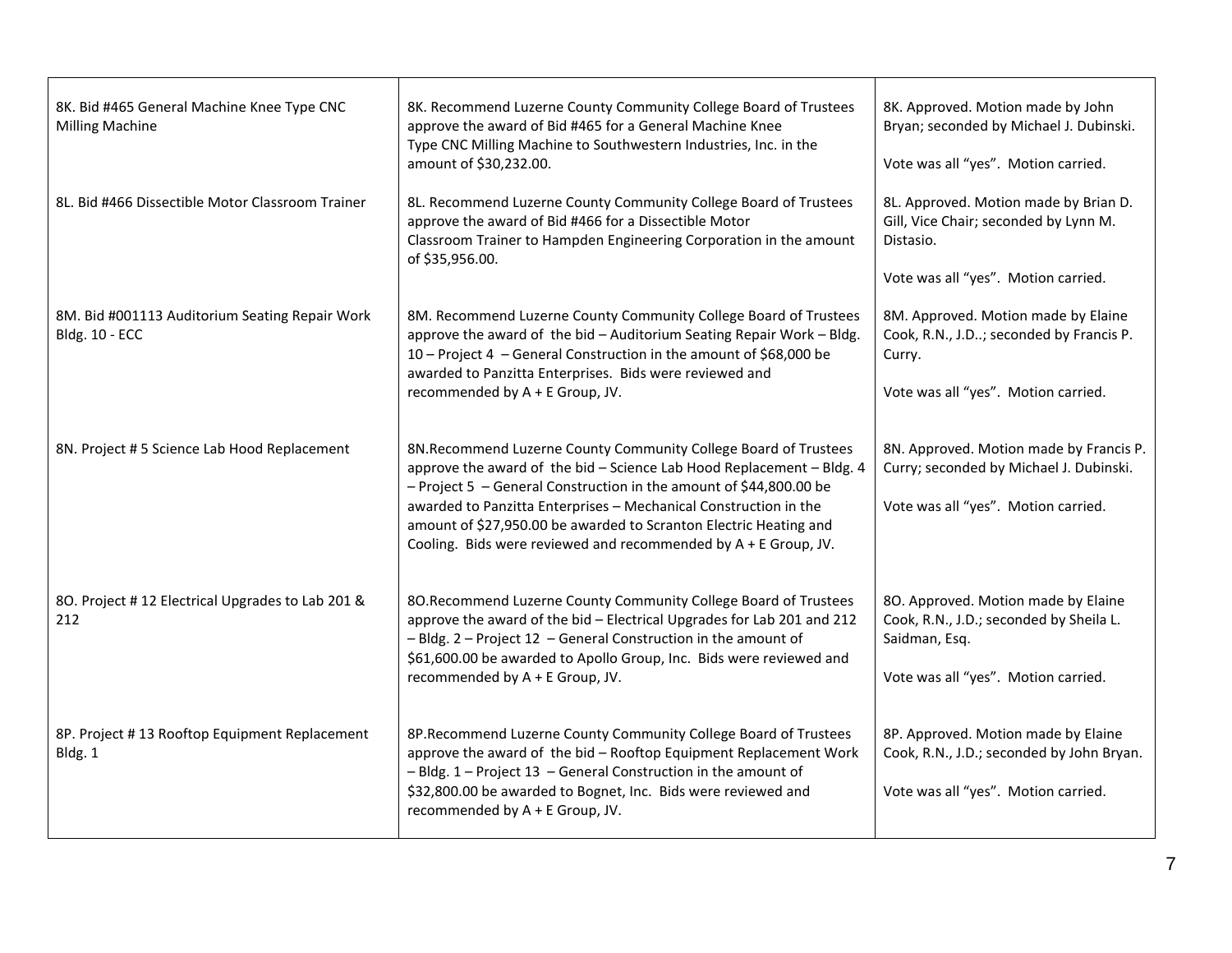| 8Q.RFP-Audio/Video Technical Support and<br>Apple/Macintosh Computer Support | 8Q. Recommend Luzerne County Community College Board of Trustees<br>approve the proposal to David J. McSweyn at the rate of<br>\$20.00 per hour for the contract period July 1, 2016 through June 30,<br>2019. | 8Q. Approved. Motion made by John<br>Bryan; seconded by Francis P. Curry.<br>Vote was all "yes". Motion carried.                                                                                                                                                                                                     |
|------------------------------------------------------------------------------|----------------------------------------------------------------------------------------------------------------------------------------------------------------------------------------------------------------|----------------------------------------------------------------------------------------------------------------------------------------------------------------------------------------------------------------------------------------------------------------------------------------------------------------------|
| 8R. Bid #468-Furniture for Scranton Center                                   | 8R.Recommend Luzerne County Community College Board of Trustees<br>approve the award of Bid #468 to Educational Furniture Solutions in the<br>total amount of \$85,497.00.                                     | 8R. Approved. Motion made by Francis P.<br>Curry; seconded by Sheila L. Saidman,<br>Esq.                                                                                                                                                                                                                             |
|                                                                              |                                                                                                                                                                                                                | Vote was all "yes". Motion carried.                                                                                                                                                                                                                                                                                  |
|                                                                              |                                                                                                                                                                                                                | Trustee Paul Halesey inquired as too<br>whether the repair work would have to<br>be done by contractors outside of<br>Luzerne County Community College.                                                                                                                                                              |
|                                                                              |                                                                                                                                                                                                                | President Leary stated when work is<br>proposed, a thorough review of the<br>proposal is conducted in order to<br>determine whether or not our staff is<br>able to perform the work. If it is<br>determined that our staff cannot<br>perform the work, then the work would<br>be performed from outside the college. |
| 9. Report/Action of the Human Resources                                      | 9. No report.                                                                                                                                                                                                  | 9. N/A                                                                                                                                                                                                                                                                                                               |
| <b>Committee</b>                                                             |                                                                                                                                                                                                                |                                                                                                                                                                                                                                                                                                                      |
|                                                                              |                                                                                                                                                                                                                |                                                                                                                                                                                                                                                                                                                      |
|                                                                              | <b>Informational Items</b>                                                                                                                                                                                     |                                                                                                                                                                                                                                                                                                                      |
| 1. Unfinished Business of Previous Meeting                                   | 1. N/A.                                                                                                                                                                                                        | 1. No action required.                                                                                                                                                                                                                                                                                               |
| 2.Informational Report of the Executive Committee                            | 2. Board Chair Susan E. Unvarsky noted there are no informational items<br>to present.                                                                                                                         | 2. No action required.                                                                                                                                                                                                                                                                                               |
|                                                                              |                                                                                                                                                                                                                |                                                                                                                                                                                                                                                                                                                      |
| 3.Informational Report of the Human Resources<br>Committee                   | 3. Paul Halesey, Committee Chair, noted the information on<br>appointments and leave report status is attached to the board agenda.                                                                            | 3. No action required.                                                                                                                                                                                                                                                                                               |